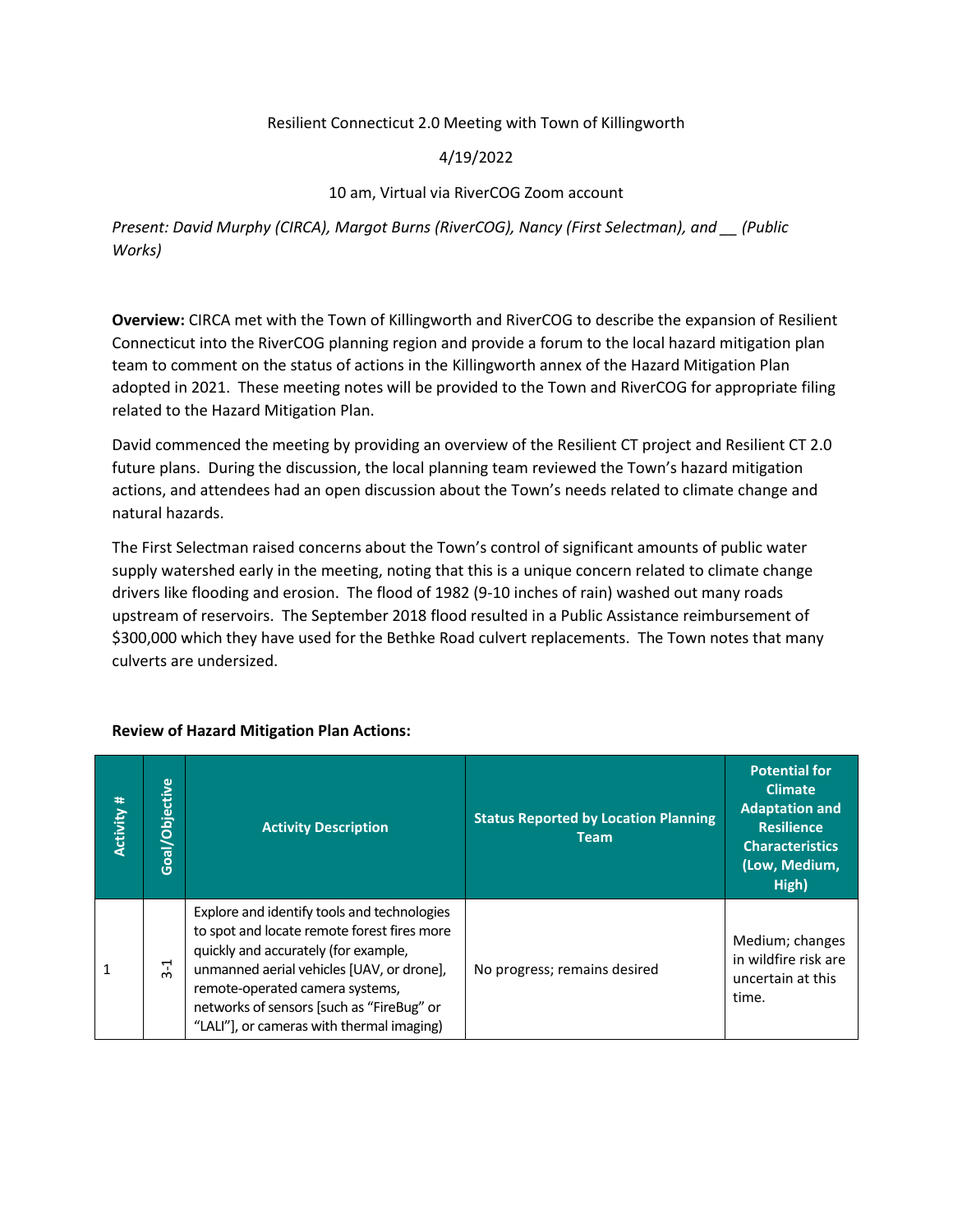| Activity #     | Goal/Objective | <b>Activity Description</b>                                                                                                                                                                                                        | <b>Status Reported by Location Planning</b><br><b>Team</b>                                                                                                                                                                                                                 | <b>Potential for</b><br><b>Climate</b><br><b>Adaptation and</b><br><b>Resilience</b><br><b>Characteristics</b><br>(Low, Medium,<br>High) |
|----------------|----------------|------------------------------------------------------------------------------------------------------------------------------------------------------------------------------------------------------------------------------------|----------------------------------------------------------------------------------------------------------------------------------------------------------------------------------------------------------------------------------------------------------------------------|------------------------------------------------------------------------------------------------------------------------------------------|
| $\overline{2}$ | $2-1$          | Acquire all-terrain firefighting equipment to<br>access remote wildland fires                                                                                                                                                      | No progress; remains desired                                                                                                                                                                                                                                               | Medium; changes<br>in wildfire risk are<br>uncertain at this<br>time.                                                                    |
| 3              | $1 - 1$        | Develop a forest management plan that<br>includes a study of access to potential<br>remote wildland fires. Study should<br>identify the best routes and prioritize<br>roads for widening or other<br>improvements to allow access. | No progress; remains desired                                                                                                                                                                                                                                               | Medium; changes<br>in wildfire risk are<br>uncertain at this<br>time.                                                                    |
| 4              | $2-1$          | Upgrade the Haddam-Killingworth<br>Middle School generator to allow it to<br>provide full power to the facility<br>kitchen in addition to the rest of the<br>building.                                                             | No progress; remains desired. This is<br>a cooling center, and people will drive<br>there for relief during power outages.<br>The outage after T.S. Isaias was five<br>days in town. This is a regional<br>shelter, and can also handle<br>evacuations from the shoreline. | Medium; depends<br>if this school will<br>be used as a<br>shelter and<br>cooling center                                                  |
| 5              | $1 - 1$        | Review the disaster event response<br>planning of local schools to ensure they<br>are up to date.                                                                                                                                  | Uncertain. In May 2022, the State's<br>hurricane tabletop/drill is planned.                                                                                                                                                                                                | Low; this is a<br>current need                                                                                                           |
| 6              | $2 - 1$        | Complete road and drainage repair<br>projects to mitigate flooding on<br><b>Emmanuel Church Road</b>                                                                                                                               | Ongoing                                                                                                                                                                                                                                                                    | High                                                                                                                                     |
| 7              | $2 - 1$        | Complete road and drainage repair<br>projects to mitigate flooding on Bethke<br>Road                                                                                                                                               | Complete                                                                                                                                                                                                                                                                   | High                                                                                                                                     |
| 8              | $2-1$          | Complete road and drainage repair<br>projects to mitigate flooding on Roast<br>Meat Hill Road                                                                                                                                      | A State bridge grant might have been<br>for Reservoir Road, and Roast Meat<br>Hill Road may not be have been done.<br>Reservoir Road was impacted in 2018<br>and it flows into the CWC reservoir,<br>so it has been a priority.                                            | High                                                                                                                                     |
| 9              | $2 - 1$        | Conduct a hydraulic study of all culverts<br>and bridges on public roads in Town to<br>guide upgrading of undersized<br>infrastructure                                                                                             | This is done case by case.                                                                                                                                                                                                                                                 | High                                                                                                                                     |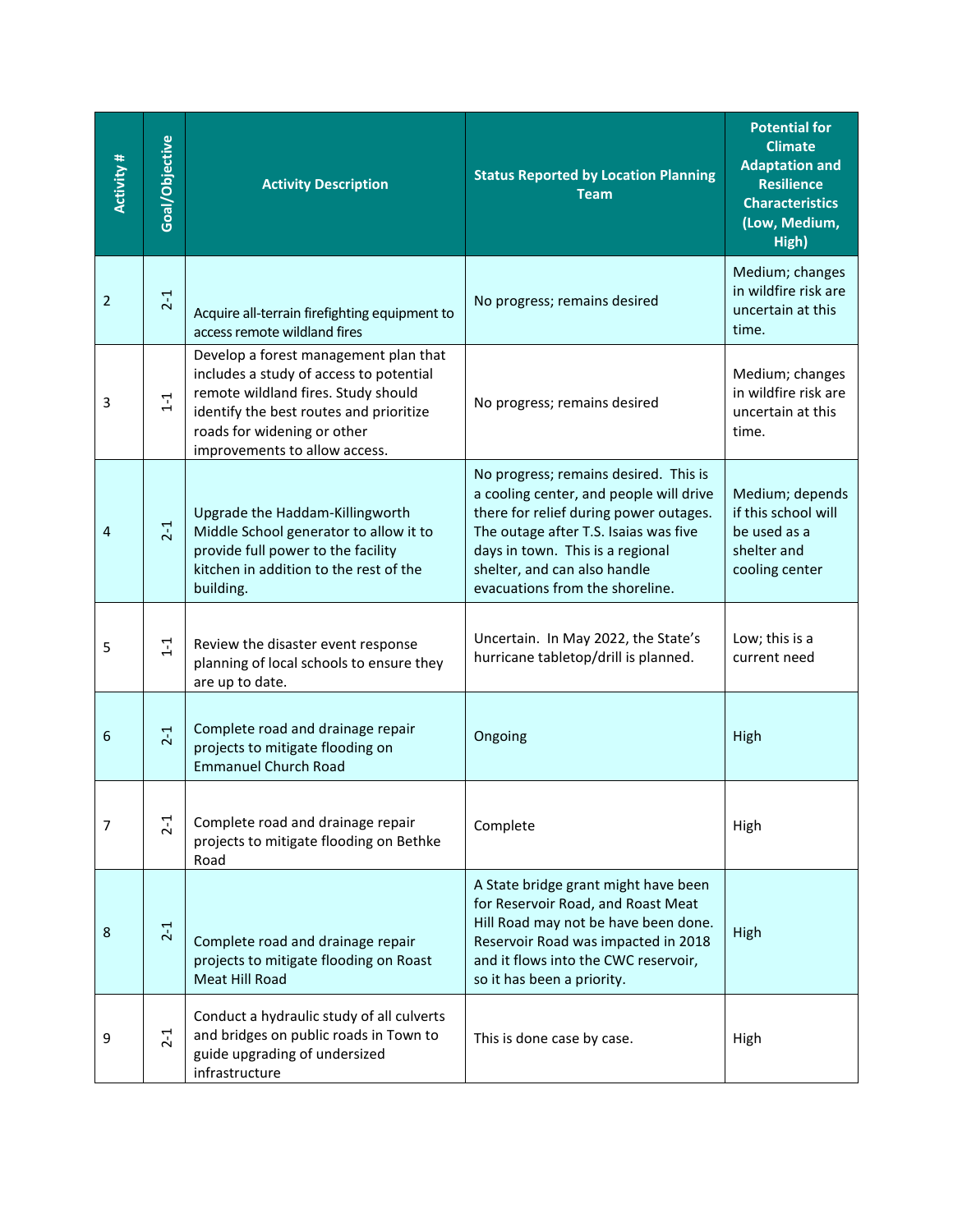| Activity# | Goal/Objective | <b>Activity Description</b>                                                                                                                                                                                                                                                                                                                                                                | <b>Status Reported by Location Planning</b><br><b>Team</b>                                                                                                                                                                      | <b>Potential for</b><br><b>Climate</b><br><b>Adaptation and</b><br><b>Resilience</b><br><b>Characteristics</b><br>(Low, Medium,<br>High) |
|-----------|----------------|--------------------------------------------------------------------------------------------------------------------------------------------------------------------------------------------------------------------------------------------------------------------------------------------------------------------------------------------------------------------------------------------|---------------------------------------------------------------------------------------------------------------------------------------------------------------------------------------------------------------------------------|------------------------------------------------------------------------------------------------------------------------------------------|
| 10        | $2 - 1$        | Implement mapping and monitoring of<br>catch basins, storm water outfalls, and<br>related infrastructure, and incorporate<br>map files into the municipal GIS system                                                                                                                                                                                                                       | Killingworth remains exempt from<br>MS4 for the time being, but the Town<br>is looking into retaining an intern to<br>conduct this mapping.                                                                                     | High                                                                                                                                     |
| 11        | $2-1$          | Explore options for selling wood scraps<br>generated by tree and limb removal<br>along powerlines to help fund tree<br>maintenance and trimming efforts.                                                                                                                                                                                                                                   | The Town has a site for debris (the<br>transfer station). Woody debris is<br>subject to grinding and given away,<br>but revenue is not captured from this<br>action. A secondary site is available<br>at Parker Hill Extension. | Low                                                                                                                                      |
| 12        | $3-1$          | Review the University of Connecticut<br><b>Stormwise Vegetation management</b><br>Program<br>(https://stormwise.uconn.edu) to<br>determine whether it is appropriate for<br>Killingworth.                                                                                                                                                                                                  | The Town takes tree management<br>very seriously and may be meeting<br>the intent of this program. Lots of<br>maple and oak die-off has occurred.                                                                               | Low                                                                                                                                      |
| 13        | $3-1$          | Implement a public education initiative<br>that includes handouts or pamphlets<br>instructing homeowners on what to<br>look for around their properties that<br>may put their homes at risk, such as<br>trees or branches over power lines,<br>brush and debris close to the structure,<br>the presence of dead trees, etc.                                                                | More progress desired.                                                                                                                                                                                                          | Medium                                                                                                                                   |
| 14        | $3-1$          | Work with Jensen's to encourage<br>renters living in trailers and mobile<br>homes to install building tie-downs to<br>mitigate potential damage due to high<br>winds. This encouragement could be<br>completed through public outreach and<br>education.                                                                                                                                   | Jensen's is now<br>Sunwood/Beachwood. Total of 380<br>units. New units must be anchored,<br>so this is underway.                                                                                                                | Medium                                                                                                                                   |
| 15        | $3-1$          | Use Town website and social media<br>accounts to educate the public about<br>municipal hazard mitigation initiatives.<br>Include maps of evacuation routes,<br>storm surge areas, and shelters. Include<br>options for mitigation of residential<br>structures and business recovery and<br>provide links to FEMA, NOAA, State<br>OEM and RiverCOG websites for<br>additional information. | The Town has made some progress<br>but would like to improve.                                                                                                                                                                   | Low; this is a<br>current need                                                                                                           |